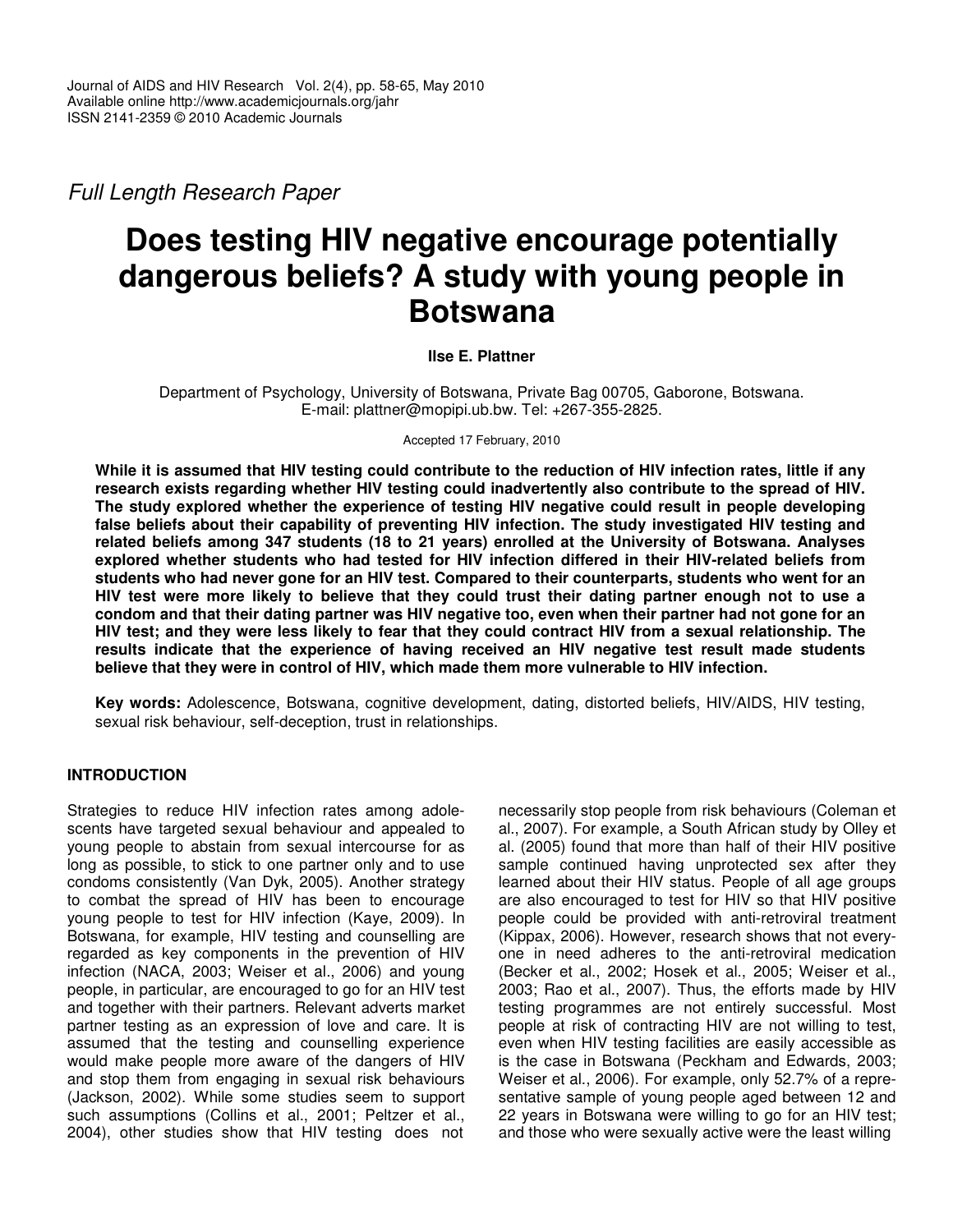to test (Fako, 2006). Similarly, a study of young people's attitudes towards HIV testing in South Africa found that only one fifth of their sample was willing to test (Peltzer et al., 2004). HIV testing can be a highly stressful experience as it causes many fears and anxieties (Kippax, 2006). Psycho-social studies on factors that predict willingness and unwillingness to test for HIV show that sexual activity, multiple sexual partners, lack of emotional support and fears of stigmatization are main barriers to testing for HIV (Fako, 2006; Maguen et al., 2000; Weiser et al., 2006).

While it is assumed that HIV testing could contribute to the reduction of HIV infection rates, little if any research exists regarding whether HIV testing could inadvertently also contribute to the spread of HIV. The experience of an HIV test could result in people developing false beliefs about their HIV vulnerability, particularly when their test result is negative. More specifically, people receiving a negative test result might not just feel relieved but also start believing that they are safe and capable of preventing HIV infection. People who tested HIV negative once might feel comfortable in their HIV negative status, they might not see a need to test again at some later stage, and they might also not see a need for precautions to prevent HIV infection in future. Such assumptions are supported by a study by Otten et al. (1993) with people who had tested for gonorrhea, which found that the rate of gonorrhea infection increased by 106% within a period of six months among those people who had a negative test result while it decreased by 29% among those with a positive result. While gonorrhea can be healed, HIV infection cannot, which makes the study of potentially dangerous beliefs and misguided comfort resulting from a negative HIV test result important. People might perceive their sexual partner as HIV negative, simply because he/she once went for a test, even when the test was carried out long ago. People who perceive themselves and their partners as safe and as capable of preventing HIV infection have been found to be more prone to risky behaviour (Vanable et al., 2000).

This study aimed to explore possible counterproductive effects of risky beliefs that emanate from testing HIV negative. Instead of focusing on sexual risk behaviour, this study addresses potentially dangerous beliefs that could be associated with the experience of having tested HIV negative and that could lead people to engage in risk behaviours. The study-targeted students in late adolescence (18 to 21 years) enrolled at the University of Botswana. The conceptual framework for the study was cognitive development in adolescence.

In adolescence, the young person reaches his/her highest level of cognitive growth (abstract thinking), which however does not mean that adolescents always think and behave in a rational manner (Kaplan, 2004). Young adolescents are still in the process of identity formation (Erikson, 1968) and are, therefore, primarily concerned

with themselves, which is labelled as "adolescent egocentrism" (Elkind, 1967). They are highly self-conscious and believe that people would constantly pay attention to them and their appearance. They perceive themselves as absolutely unique and special and believe that they are invincible (Coleman and Hagell, 2007; Kaplan, 2004). For example, adolescents might not see the need to use condoms because they are convinced that while HIV infection happens to other people, it cannot happen to them. Adolescents may very well understand the risks involved in their behaviours (Coleman and Hagell, 2007), but they tend to ignore the risks when the immediate benefits of their behaviours are highly attractive. For example, the desire for being someone's girlfriend/ boyfriend, even if this means having unprotected sex with him/her, might be much stronger than the fear of HIV infection. While this might sound nonsensical to an outsider, the adolescent concerned will rely on the belief "it won't happen to me". In addition, adolescents are likely to also believe that the person to whom they are attracted to cannot have HIV (Sanderson, 2004). Their beliefs make young people prone to engage in risk taking behaviour. Adolescent risk taking is also linked to adolescents' needs for self-expression and sensation seeking (Arnett, 1992). Sensation seeking is highest during adolescence, reaching its peak in late adolescence and the early twenties, and makes young people prone to engage in physical, social, financial and legal risks (Kaplan, 2004; Zuckerman, 1994). It is important to understand how cognitive development contributes to adolescent behaviour that appears to be irrational and irresponsible to an adult but not to the adolescent concerned. In late adolescence, self-consciousness declines and late teens begin "to realize that people are not as interested in them as they thought" (Kaplan, 1998, p. 274); they also realize that others may not react to them in the manner they thought they would. However, adolescents' beliefs about their uniqueness and invincibility decline at a much slower rate and can still be found among adults (Kaplan, 1998). Going for an HIV test and receiving an HIV negative test result might reinforce young people's beliefs about their invincibility.

### **METHODS**

Owing to limited research about potentially dangerous beliefs associated with testing HIV negative, the nature of the study was explorative and descriptive. The study began with two non-directive focus group discussions with selected undergraduate students to probe into students' general views about dating in the era of HIV and AIDS. In a second step, and based on information obtained from the focus group discussions, a questionnaire was developed. Applying convenient sampling, the questionnaire was distributed among first-year students at the University of Botswana who had enrolled in the course 'Introduction to Psychology'; this course had an enrolment of 690 students from various Faculties. Participation in the study was voluntary. In total, 560 questionnaires were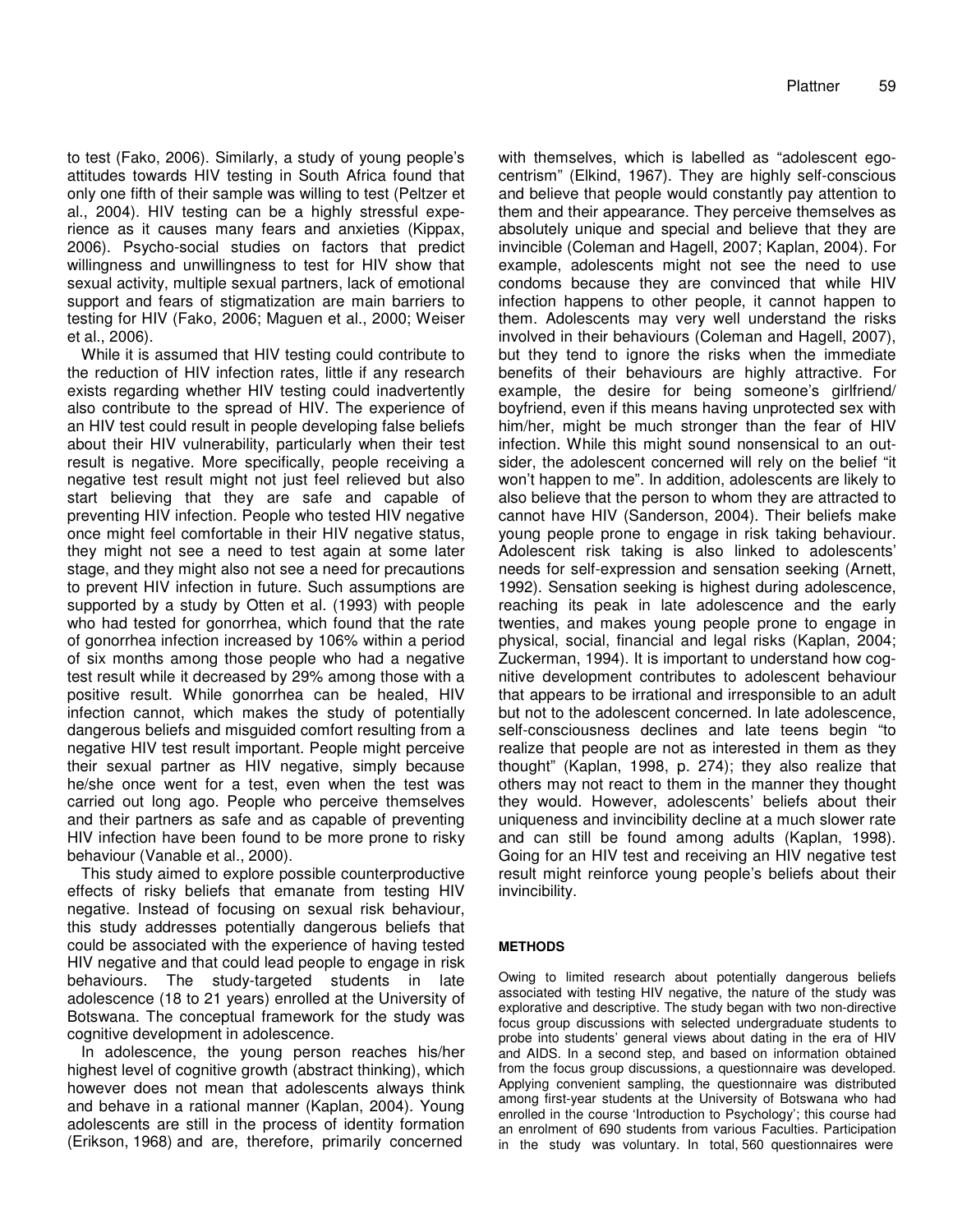distributed, of which 406 questionnaires were returned (response rate: 73%). Only one respondent reported that she was HIV positive and owing to her matchless status, she was excluded from data ana-lysis. A further 58 questionnaires were excluded from data analysis because they were either incomplete over large parts or were received from respondents who were older than 21 years. The final sample remained with 347 students ages 18 to 21 years.

The questionnaire explored students' background with regard to HIV testing, dating, and sexual activity. 'HIV-related risky beliefs' were operationalised through six questions measuring potentially dangerous beliefs with regard to the contraction of HIV (e.g. "Do you feel that it is one's fate to get HIV?"; "Do you feel that when there is trust in a relationship, one is safe from HIV?"). Respondents who were in a dating relationship at the time of the study were presented with an additional set of five questions pertaining to their partner (e.g. "Do you trust your current dating partner enough not to use a condom?"; "Have you recently felt that your current dating partner is not telling the truth about his/her HIV status?"). The questionnaire also contained two questions about risk behaviours for sexually active students ("Have you recently (in the past month) had unprotected sex?", "Are you using condoms during sexual intercourse?") and one additional risk behaviour question for respondents in a dating relationship ("Apart from your dating partner, do you have sexual intercourse with somebody else?"). Demographic background variables measured gender, age, rural/urban upbringing, parental level of education, year of study and discipline in which the student was enrolled.

Data were analysed using descriptive statistics as provided by SPSS version 16.0. Chi-square tests were carried out to explore whether respondents who went for an HIV test differed in their HIVrelated beliefs from respondents who had not gone for an HIV test. Possible differences in potentially dangerous beliefs were also investigated with regard to sexual activity and dating. Statistical significance was tested using two-tailed p-value (5% level) and 95% confidence interval.

### **RESULTS**

A majority of 242 students (69.7%) belonged to the age group 18 - 19 years and 105 (30.3%) to the age group 20 - 21 years; 204 (58.8%) were female, 200 (57.6%) grew up in an urban area, 143 (41.1%) had a mother with tertiary education and 145 (41.7%) a father with tertiary education. Most respondents (92.2%) were first-year students. The majority of the respondents (188; 54.2%) had never tested for HIV, 102 (29.4%) had gone for an HIV test once and 57 (16.4%) more than once.

In total, 204 (58.8%) respondents reported that they were in a dating relationship at the time of the study; the average length of this dating relationship was 10.7 months (median), ranging from 2 days to 6 years (as reported by the respondents); the average age of their dating partner was 20.0 years (median). Of the total sample, 172 (49.6%) respondents reported that they had had sexual intercourse, and of the 204 respondents in a dating relationship, 105 (51.4%) reported that they had sexual intercourse with their dating partner. The demographic background characteristics of the respondents did not result in any statistically significant difference with regard to HIV testing, sexual activity or being in a dating

relationship, except for gender. Compared to their male counterparts, female respondents were significantly more likely to have tested for HIV  $(p=0.021)$  and to be in a dating relationship (p=0.013). Compared to respondents who never went for an HIV test, those who had gone for a test (either once or more than once) were significantly more likely to have been sexually active (p=0.000), dating (p=0.000), and to have had sexual intercourse with their current dating partner (p=0.001). Compared to non-dating respondents, those in dating relationships were signifycantly more likely to have been sexually active (p=0.000).

Table 1 shows that the majority of the respondents (77.2%) reported that they were not afraid of dating because of HIV and AIDS, and 45.2% believed that they would not contract HIV when they engaged in a sexual relationship. Only 8.4% believed that it was one's fate to get HIV but 11.8% were not sure in this regard. 98 (28.2%) respondents believed that trust in a relationship could provide safety from HIV infection and 45 (13.0%) respondents were 'not sure'. Most respondents (78.1%) believed that they were capable of preventing an HIV infection.

Interestingly, although only 45.8% of the respondents had gone for an HIV test, 67.1% believed that they were HIV negative; 32.9% were not sure about their HIV status. Compared to their counterparts, respondents who had gone for a test were significantly less likely to fear that they could contract HIV once engaging in a sexual relationship; but they were also less likely to believe that it was their fate if they got infected with HIV (Table 1). Of the respondents who went for an HIV test, all but four believed that they were HIV negative while respondents who never went for an HIV test were significantly more likely to report that they were 'not sure' about their HIV status. Important to note is that sexually active and nonactive respondents did not differ significantly in any of the HIV-related beliefs; neither did dating vs. non-dating result in any statistically significant differences with regard to HIV-related beliefs.

Table 2 presents the frequencies of potentially dangerous beliefs among respondents who were in a dating relationship and had sexual intercourse with their dating partner ( $N = 105$ ). The majority (61.0%) of the respondents reported that they were not afraid of contracting HIV when having sex with their dating partner; and 36.2% believed that they could trust their partner enough not to use a condom. Respondents who had gone for an HIV test were significantly more likely to have such trust than respondents who had not tested. Most respondents (81.0%) believed that their partner was telling the truth about his/her HIV status and, again, respondents who went for an HIV test were significantly more likely to have such a belief. Most respondents (72.4%) believed that their partner would not be cheating on them and, therefore, not put them at the risk of HIV infection; HIV testing did not result in any statistically significant differences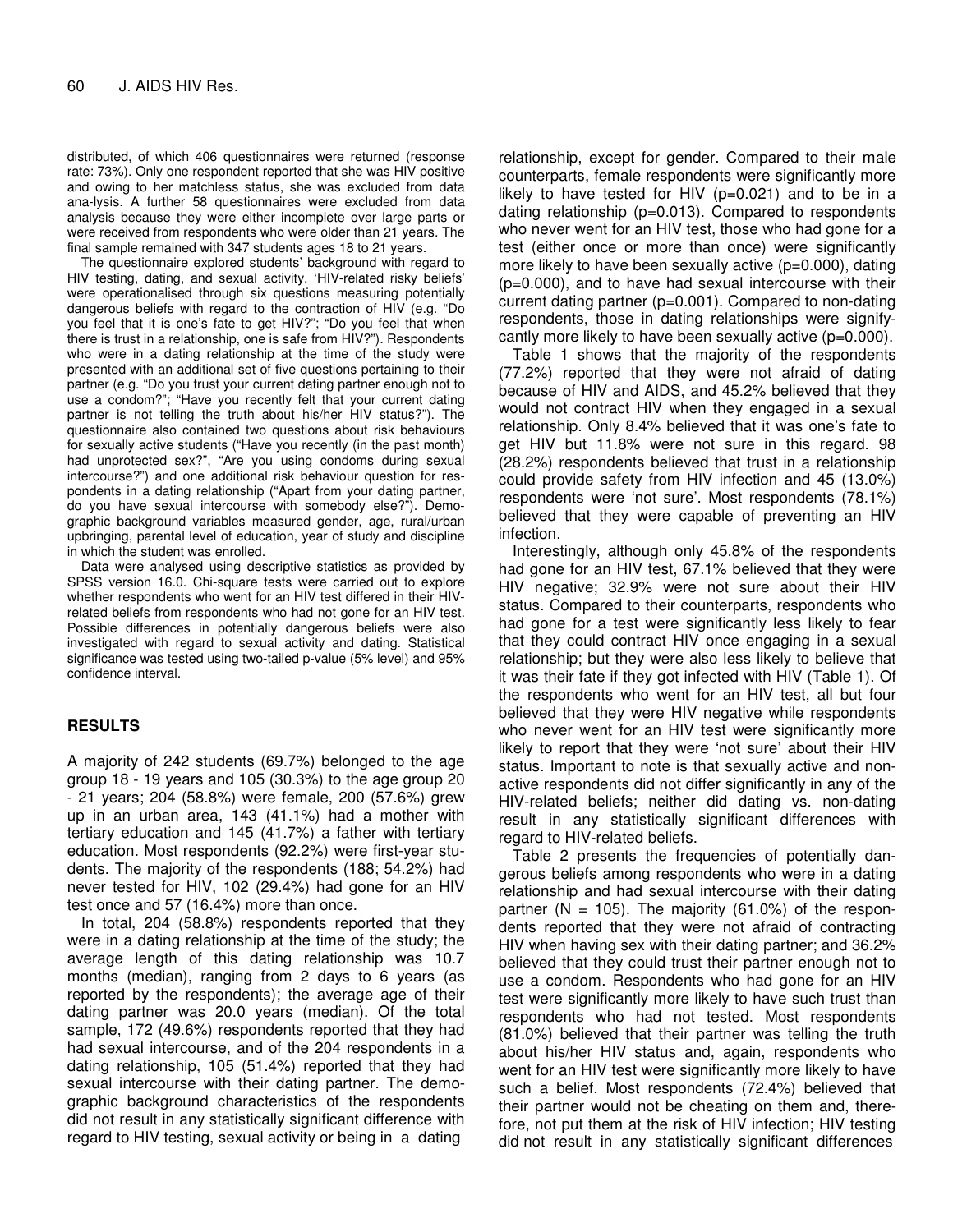**Table 1.** HIV-related fears, risky beliefs and HIV testing.

|                                                                                                  | <b>Total</b><br>%<br>N |      | Went for an HIV test at    | Never went for an    | Pearson        |
|--------------------------------------------------------------------------------------------------|------------------------|------|----------------------------|----------------------|----------------|
|                                                                                                  |                        |      | least once ( $N = 159$ ) % | HIV test (N = 188) % | Chi-square     |
| "Are you afraid of dating because of<br>HIV/AIDS?"                                               |                        |      |                            |                      |                |
| Yes                                                                                              | 41                     | 11.8 | 10.1                       | 13.3                 | $X^2 = 0.872$  |
| Not sure                                                                                         | 38                     | 11.0 | 11.3                       | 10.6                 | $df = 2$       |
| No                                                                                               | 268                    | 77.2 | 78.6                       | 76.1                 | $p = 0.647$    |
| "In general, do you fear that once you<br>engage in a sexual relationship you<br>could get HIV?" |                        |      |                            |                      |                |
| Yes                                                                                              | 142                    | 40.9 | 34.6                       | 46.3                 | $X^2 = 6.879$  |
| Not sure                                                                                         | 48                     | 13.8 | 15.1                       | 12.7                 | $df = 2$       |
| No                                                                                               | 157                    | 45.2 | 50.3                       | 41.0                 | $p = 0.036$    |
| "Do you feel that it is one's fate to get<br>HIV?"                                               |                        |      |                            |                      |                |
| Yes                                                                                              | 29                     | 8.4  | 5.7                        | 10.6                 | $X^2 = 6.003$  |
| Not sure                                                                                         | 41                     | 11.8 | 8.8                        | 14.4                 | $df = 2$       |
| No                                                                                               | 277                    | 79.8 | 85.5                       | 75.0                 | $p = 0.050$    |
| "Do you feel that when there is trust in<br>a relationship one is safe from HIV?"                |                        |      |                            |                      |                |
| Yes                                                                                              | 98                     | 28.2 | 25.8                       | 30.3                 | $x^2 = 2.917$  |
| Not sure                                                                                         | 45                     | 13.0 | 10.7                       | 14.9                 | $df = 2$       |
| No                                                                                               | 204                    | 58.8 | 63.5                       | 54.8                 | $p = 0.233$    |
| "So far, have you felt capable of<br>preventing HIV infection?"                                  |                        |      |                            |                      |                |
| Yes                                                                                              | 271                    | 78.1 | 79.2                       | 77.1                 | $X^2 = 0.249$  |
| Not sure                                                                                         | 43                     | 12.4 | 11.9                       | 12.8                 | $df = 2$       |
| No                                                                                               | 33                     | 9.5  | 8.9                        | 10.1                 | $p = 0.883$    |
| "Are you HIV positive?"                                                                          |                        |      |                            |                      |                |
| Not sure                                                                                         | 114                    | 32.9 | 3.1                        | 58.0                 | $X^2 = 14.943$ |
| No                                                                                               | 233                    | 67.1 | 96.9                       | 42.0                 | $df = 1$       |
|                                                                                                  |                        |      |                            |                      | $p = 0.000$    |

regarding this belief. Interestingly, when asked about their dating partner's HIV status, 76.2% of the respondents believed that their partner was HIV negative in spite of the fact that only 40 (38.0%) of the respondents reported that their partner had gone for an HIV test. Respondents who had tested for an HIV infection were significantly more likely to believe that their partner was HIV negative.

Table 3 shows frequencies of sexual risk behaviour. Of the sexually active respondents, 30.8% had unprotected sex during the past month of the study and 27.2% reported that they used condoms only 'sometimes'; 4.2%

reported that they 'never' used condoms. Although not statistically significant at the 0.05 significance level, a statistical trend indicated that respondents who had gone for an HIV test were more likely to have had unprotected sex and to use condoms only sometimes than students who never went for a test. In addition to what is presented in Table 3, students in dating relationships were significantly more likely to have had unprotected sex (p=0.000) than students who were not dating. Of the sexually active respondents in a dating relationship  $(N =$ 129), more than a quarter reported that they 'sometimes' (19.4%) or 'often' (6.2%) had sexual intercourse with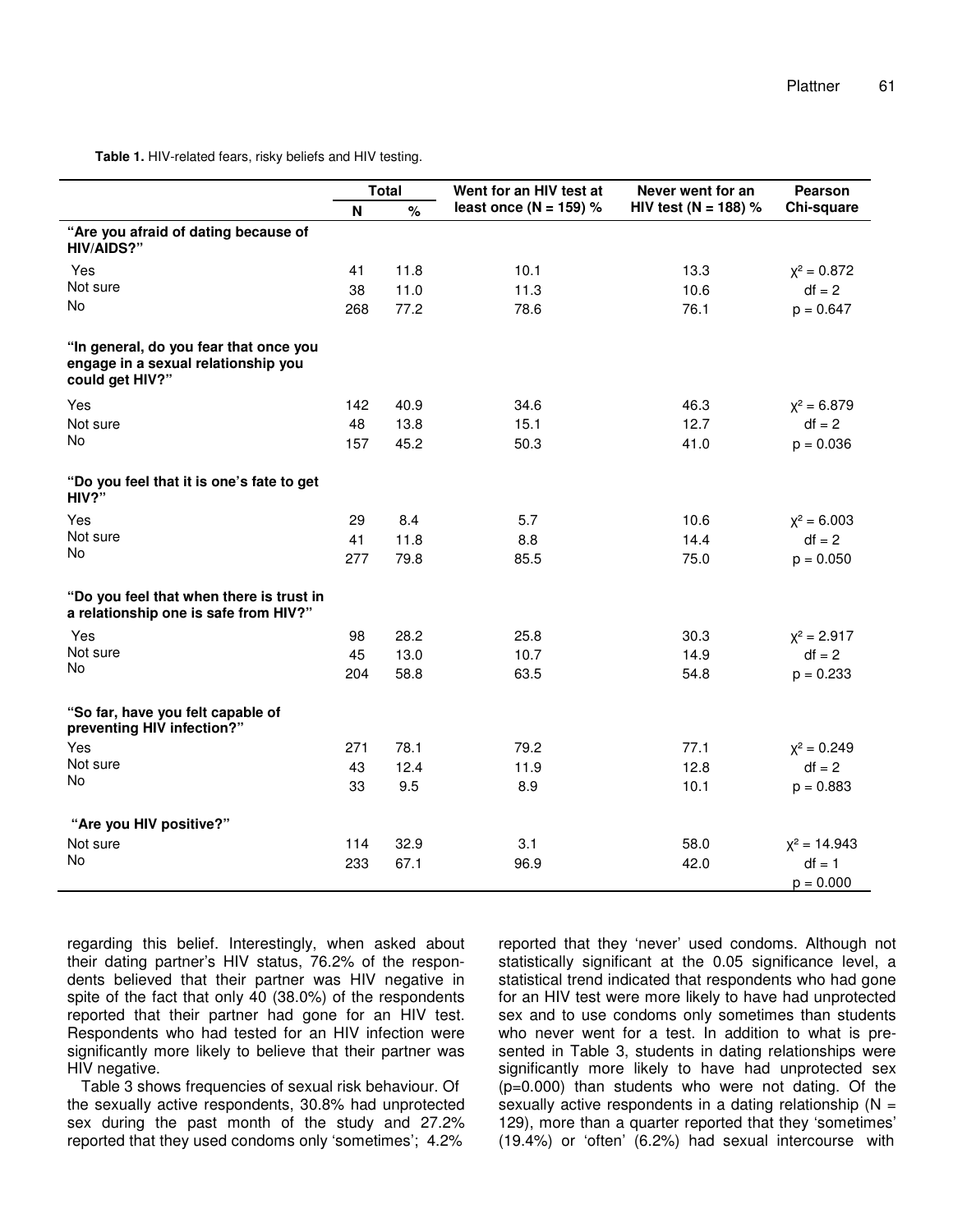**Table 2.** Risky beliefs among respondents who had sexual intercourse with their dating partner (N = 105) and HIV testing.

|                                                                                                                                                                | <b>Total</b> |      | Went for an HIV test at | Never went for an HIV | <b>Pearson Chi-</b> |
|----------------------------------------------------------------------------------------------------------------------------------------------------------------|--------------|------|-------------------------|-----------------------|---------------------|
|                                                                                                                                                                | N            | $\%$ | least once $(N = 70)$ % | test ( $N = 35$ ) %   | square              |
| "Have you recently been afraid that you<br>might get HIV when having sex with your<br>current dating partner?"                                                 |              |      |                         |                       |                     |
| Yes                                                                                                                                                            | 28           | 26.7 | 21.4                    | 37.1                  | $x^2 = 3.635$       |
| Not sure                                                                                                                                                       | 13           | 12.3 | 11.4                    | 14.3                  | $df = 2$            |
| No                                                                                                                                                             | 64           | 61.0 | 67.2                    | 48.6                  | $p = 0.162$         |
| "Do you trust your current dating partner<br>enough not to use a condom?"                                                                                      |              |      |                         |                       |                     |
| Yes                                                                                                                                                            | 38           | 36.2 | 44.3                    | 20.0                  | $x^2 = 6.944$       |
| Not sure                                                                                                                                                       | 21           | 20.0 | 20.0                    | 20.0                  | $df = 2$            |
| <b>No</b>                                                                                                                                                      | 46           | 43.8 | 35.7                    | 60.0                  | $p = 0.031$         |
| "Have you recently felt that your current<br>dating partner is not telling the truth<br>about his/her HIV status?"                                             |              |      |                         |                       |                     |
| Yes                                                                                                                                                            | 3            | 2.8  | 0                       | 8.6                   | $X^2 = 8.435$       |
| Not sure                                                                                                                                                       | 17           | 16.2 | 12.9                    | 22.8                  | $df = 2$            |
| No                                                                                                                                                             | 85           | 81.0 | 87.1                    | 68.6                  | $p = 0.015$         |
| "Have you recently been worried that<br>your current dating partner might put you<br>at the risk of HIV infection because<br>he/she could be cheating on you?" |              |      |                         |                       |                     |
| Yes                                                                                                                                                            | 17           | 16.2 | 12.9                    | 22.9                  | $X^2 = 2.474$       |
| Not sure                                                                                                                                                       | 12           | 11.4 | 10.0                    | 14.2                  | $df = 2$            |
| No                                                                                                                                                             | 76           | 72.4 | 77.1                    | 62.9                  | $p = 0.290$         |
| "Does your dating partner have HIV?"                                                                                                                           |              |      |                         |                       |                     |
| Yes                                                                                                                                                            | 0            | 0    | 0                       | 0                     | $X^2 = 17.745$      |
| Not sure                                                                                                                                                       | 25           | 23.8 | 11.4                    | 48.6                  | $df = 1$            |
| No                                                                                                                                                             | 80           | 76.2 | 88.6                    | 51.4                  | $p = 0.000$         |

somebody other than their dating partner, however, no statistically significant difference was found with regard to HIV testing (Table 3).

#### **DISCUSSION**

This study aimed to investigate whether young people in their late adolescence who tested HIV negative differed in their HIV-related beliefs from their counterparts who HIV. One of the potentially dangerous beliefs was with respect to their HIV status. The findings indicate that a considerable number of students simply believed that they and their partner had no HIV infection even though they had never gone for an HIV test. Such beliefs raise concern since people who perceive themselves and their partners

as not at risk of HIV infection are more likely to engage in sexual risk behaviour (Afifi, 1999; Vanable et al., 2000).

In this study, many of the respondents obviously understood that in order to prevent HIV infection, one cannot rely on trust in a relationship. However, such understanding seemed to have faded away when it came to their own relationships. Most of the dating students believed that their partner was telling the truth about his/her HIV status and that their partner would not put them at the risk of HIV infection by cheating on them. Although only a small proportion of the respondents in dating relationships (36.2%) trusted their partner enough not to use a condom, this is nevertheless a remarkable number.

While the partners of the respondents in this study might have deserved some trust in principle, the respon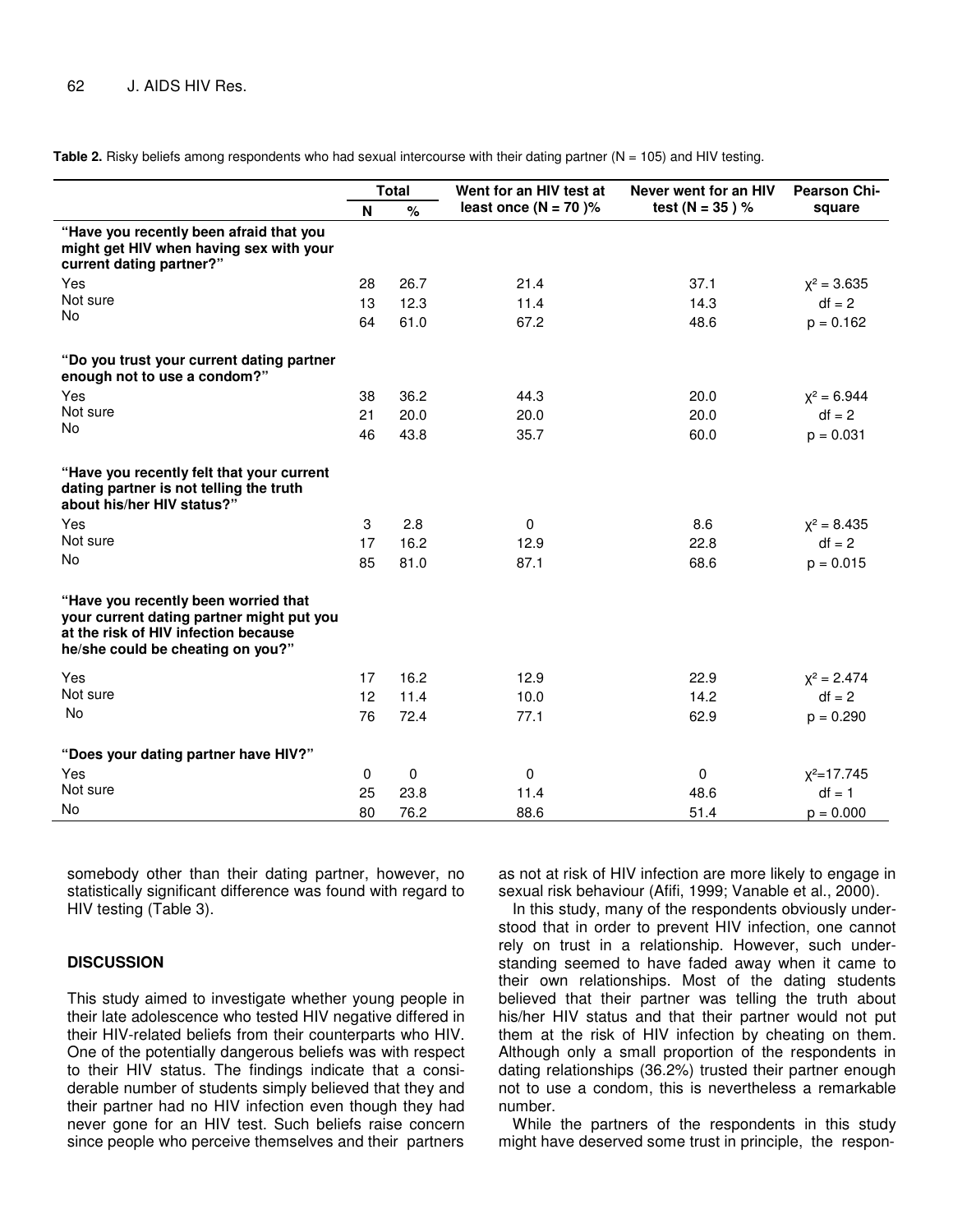**Table 3.** Sexual risk behaviour and HIV testing.

|                                                                                                 | Total     |              | Went for an HIV test at | Never went for  | Pearson                                  |
|-------------------------------------------------------------------------------------------------|-----------|--------------|-------------------------|-----------------|------------------------------------------|
|                                                                                                 | N         | $\%$         | least once (%)          | an HIV test (%) | Chi square                               |
| Sexually active respondents ( $N = 169$ )                                                       |           |              |                         |                 |                                          |
| "Have you recently (in the past month) had<br>unprotected sex?"                                 |           |              |                         |                 |                                          |
| Yes<br><b>No</b>                                                                                | 52<br>117 | 30.8<br>69.2 | 36.5<br>63.5            | 23.3<br>76.7    | $X^2 = 3.377$<br>$df = 1$<br>$p = 0.066$ |
| "Are<br>using<br>condoms<br><b>vou</b><br>during<br>sexual<br>intercourse?"                     |           |              |                         |                 |                                          |
| Always                                                                                          | 116       | 68.6         | 62.8                    | 76.0            | $x^2 = 5.150$                            |
| Sometimes                                                                                       | 46        | 27.2         | 34.0                    | 18.7            | $df = 2$                                 |
| Never                                                                                           | 7         | 4.2          | 3.2                     | 5.3             | $p = 0.076$                              |
| Sexually active and dating respondents ( $N = 129$ )                                            |           |              |                         |                 |                                          |
| "Apart from your current dating partner, do you<br>have sexual intercourse with somebody else?" |           |              |                         |                 |                                          |
| Often                                                                                           | 8         | 6.2          | 6.4                     | 5.9             | $x^2 = 0.016$                            |
| Sometimes                                                                                       | 25        | 19.4         | 19.2                    | 19.6            | $df = 2$                                 |
| Never                                                                                           | 96        | 74.4         | 74.4                    | 74.5            | $p = 0.992$                              |

dents' beliefs about their partner's sexual behaviour and HIV status could turn out to have fatal consequences. Since HIV is not visible to the naked eye, people can never completely rule out that they themselves or their sexual partner might be HIV positive, even when they had at some point in their life tested for HIV infection. An HIV negative test result is only valid at the time when the test is carried out and partner testing is no guarantee for HIV safety since one can never be absolutely sure about one's partner's behaviour during his/her absence. In relationships, one's own and one's partner's HIV status become matters of beliefs and related trust. Research shows that the longer people stay in their relationships, the less they use condoms, be it because of an increase in mutual trust or because they fear that their partner could perceive them as promiscuous and lose trust in them if they insist in condom use (Afifi, 1999; Kalichman, 2000). Trust seems to drive people into a vicious circle that could have fatal consequences to them. In the era of HIV and AIDS, mutual trust in relationships is challenged, which makes relationships highly stressful if one does not find a way to maintain trust. Beliefs about one's partner, even distorted ones, can be a way to maintain trust in a relationship.

Distorted beliefs related to HIV and AIDS have been found to serve as mechanisms of self-defence (Maosa, 1996). Young people might even be more prone to such kind of self-defence. As mentioned before, adolescents

tend to believe in their own invincibility, and such belief still exists in late adolescence and even adulthood (Kaplan, 1998). Unfortunately, self-deceptive beliefs and mechanisms of self-defence are often neglected in the many HIV and AIDS discussions, in spite of the fact that beliefs, as wrong and distorted as they may be, contribute substantially to behaviour (Plattner, 2009).

In this study, most respondents believed that they were capable of preventing an HIV infection, which suggests that they felt in control of HIV. Probably, resulting from such perceived control most respondents believed that dating would not put them at the risk of an HIV infection. Since sexual intercourse is the main cause of HIV transmission and since dating relationships often lead to sexual intercourse (Pearce, 2007), one could have expected that more students would have been fearful about dating, in general, and a sexual relationship, in particular. However, such expectation might reflect adult reasoning but not necessarily adolescent assessment of the HIV situation. While many of the respondents in this study might indeed have been in control of HIV owing to their consistent condom use or by not having been sexually active yet, others might simply have believed that they were in control of HIV because of their perceived invincibility. A limitation of this study was due to not having probed more into the self-perceptions of the respondents; more in-depth research in this regard is needed.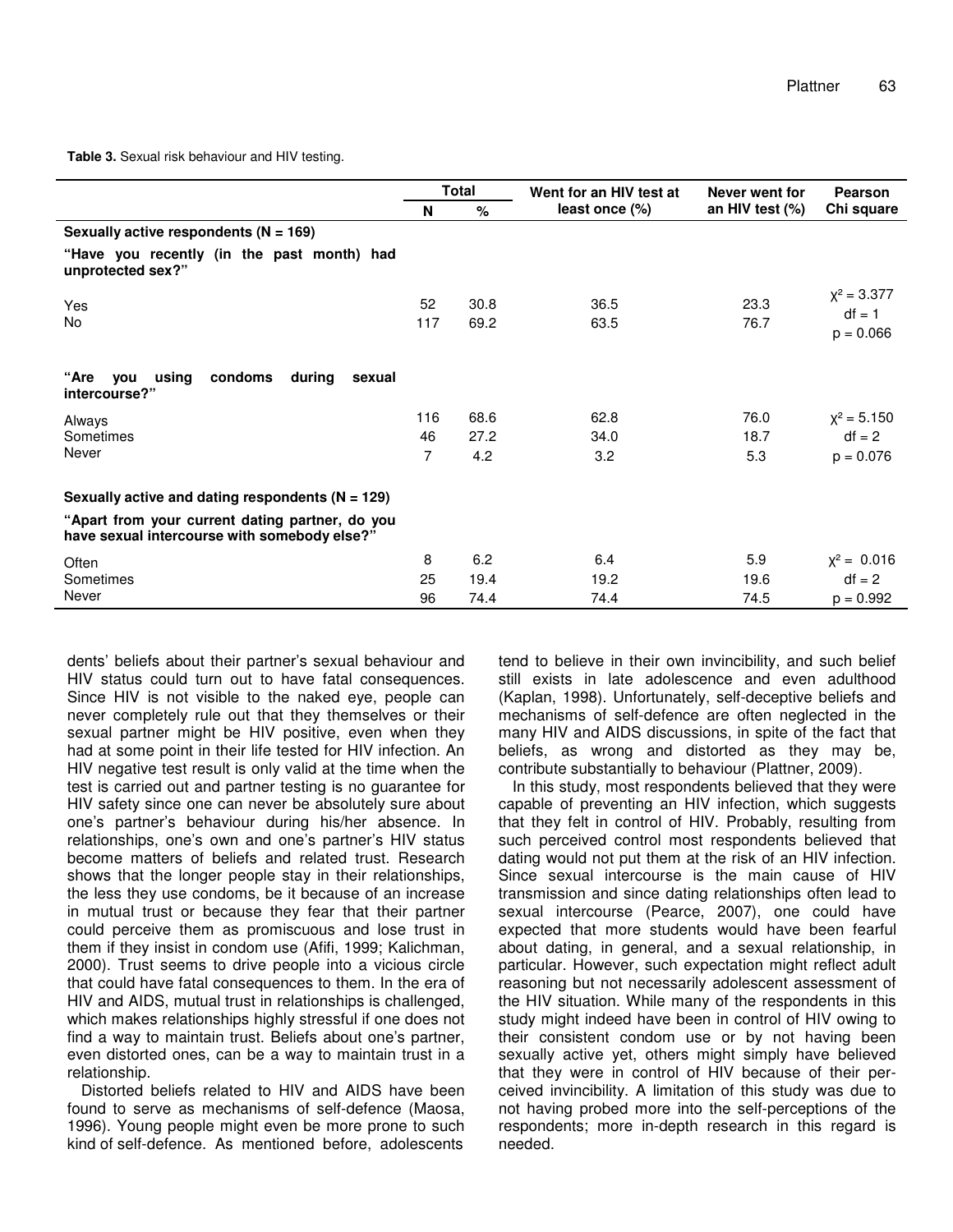Of particular interest are the results about HIV testing. Compared to students who never tested for HIV infection, those who did, were significantly more likely to believe that they were HIV negative and that their dating partner, too, was HIV negative, regardless of whether their partner went for an HIV test or not. Unfortunately, the study had not investigated when the respondents went for an HIV test, that is, whether before they engaged in sexual intercourse with their dating partner or afterwards. One could assume that they had tested for an HIV infection after they had sex with their dating partner and that owing to their own HIV negative test result, they had concluded that their partner was HIV negative too. More research about such assumption would be necessary.

Having received an HIV negative test result could have encouraged the respondents to trust their partner with regard to his/her HIV status. Compared to their counterparts, students who had gone for an HIV test were significantly more likely to believe that their partner would tell the truth about his/her HIV status and that they could trust their partner enough not to use a condom. Another important finding was that respondents who had gone for an HIV test were less likely to fear that they could contract HIV once they engaged in a sexual relationship than students who never went for an HIV test.

Overall, the findings about HIV testing, suggest that the experience of going for an HIV test that brought a negative test result made the students feel confident and in control of HIV. Although this study observed responses that reflected cautious sexual behaviour among most of the respondents, one cannot ignore the fact that almost a third of the sexually active respondents reported that they had unprotected sex during the past month of the study. In addition, a quarter of the dating students reported that they had 'often' or 'sometimes' sex with somebody other than their dating partner. A statistical trend indicated that respondents who went for an HIV test were more likely to have had unprotected sex and to using condoms only sometimes than respondents who never tested for HIV. Such findings are disturbing as they indicate that the experience of having received an HIV negative test result made the respondents actually vulnerable to HIV infection. More research is needed to explore how the experience of HIV testing influences adolescents' thinking and meaning making with regard to HIV and AIDS. Longitudinal research is required to determine how young people's HIV-related beliefs relate to their sexual behaviour over time.

#### **Conclusion**

Attending to young people's beliefs could help to understand why they put themselves and others at risk of HIV infection. With such understanding, HIV and AIDS prevention programmes could attempt to target potentially

dangerous beliefs of young people before they lead them to risk behaviour. However, potentially dangerous beliefs are not to be changed by simply telling adolescents that their thinking is wrong (Coleman and Hagell, 2007). Counselling services offered at HIV testing centres would have to play a particular role in targeting HIV-related beliefs among young people, not just when they are HIV positive but also when they receive an HIV negative test result. Instead of focusing primarily on sexual behaviour, counselling that respects young people in their way of meaning making could perhaps turn out to be more efficient in combating the HIV pandemic. Apart from youthadequate counselling, sophisticated HIV prevention programmes are needed to reach out to young people's "assumptive worlds" (Janoff-Bulman, 1991) and thinking patterns. Adolescents themselves would probably be the best consultants when attempting to develop youth tailored HIV prevention programmes (Sherman and Bassett, 1999), since they are much more of experts in what appeals to current generations of youth than adults who emerged from their youth decades ago.

#### **REFERENCES**

- Afifi WA (1999). Harming the ones we love: relational attachment and perceived consequences as predictors of save-sex behaviour. J. Sex Res. 36(2): 198-206.
- Arnett J (1992). Reckless behavior in adolescence: A developmental perspective. Dev. Rev. 12: 339-373.
- Becker SL, Dezii CM, Burtcel B, Kawabata H, Hoder S (2002). Young HIV-infected adults are at greater risk for medication non-adherence. Medscape General Medicine, p. 4.
- Coleman J, Hagell A (2007). Adolescence, risk and resilience. Against the odds. Chichester: Wiley.
- Coleman J, Hendry LB, Kloep M (2007). Adolescence and health. Chichester: Wiley.
- Collins RL, Kanouse DE, Gifford AL, Senterfitt JW, Schuster MA, McCaffrey DF, Shapiro MF, Wenger NS (2001). Changes in healthpromoting behavior following diagnosis with HIV: Prevalence and correlates in a national probability sample. Health Psychol. 20: 351- 360.
- Elkind D (1967). Egocentrism in adolescence. Child Dev. 38: 1025- 1034.
- Erikson EH (1968). Identity: Youth and crisis. New York: Norton.
- Fako TT (2006). Social and psychological factors associated with willingness to test for HIV infection among young people in Botswana. AIDS Care 18(3): 201-207.
- Hosek S, Harper G, Domanico R (2005). Predictors of medication adherence among HIV-infected youth. Psychol. Health Med. 10: 166- 179.
- Jackson H (2002). AIDS Africa: Continent in crisis. Harare: SAfAIDS.
- Janoff-Bulman R (1991). Understanding people in terms of their assumptive worlds. In D Ozer, JM Healy, AJ Stewart (Eds.), Perspectives in personality: a research annual. London: Jessica Kingsley. pp. 99-116
- Kalichman SC (2000). Couples with HIV/AIDS. In K.B. Schmaling, and T. Golman Sher (Eds.), The psychology of couples and illness: Theory, research, and practice. Washington, DC: American Psychological Association. pp. 171-190
- Kaplan PS (1998). The human odyssey. Life-span development. Pacific Grove: Brooks/Cole.
- Kaplan PS (2004). Adolescence. Boston: Houghton Mifflin.
- Kaye D (2009). Widespread HIV testing urged for U.S. teens. Clinical Inf. Diseases, 48: 4-6.